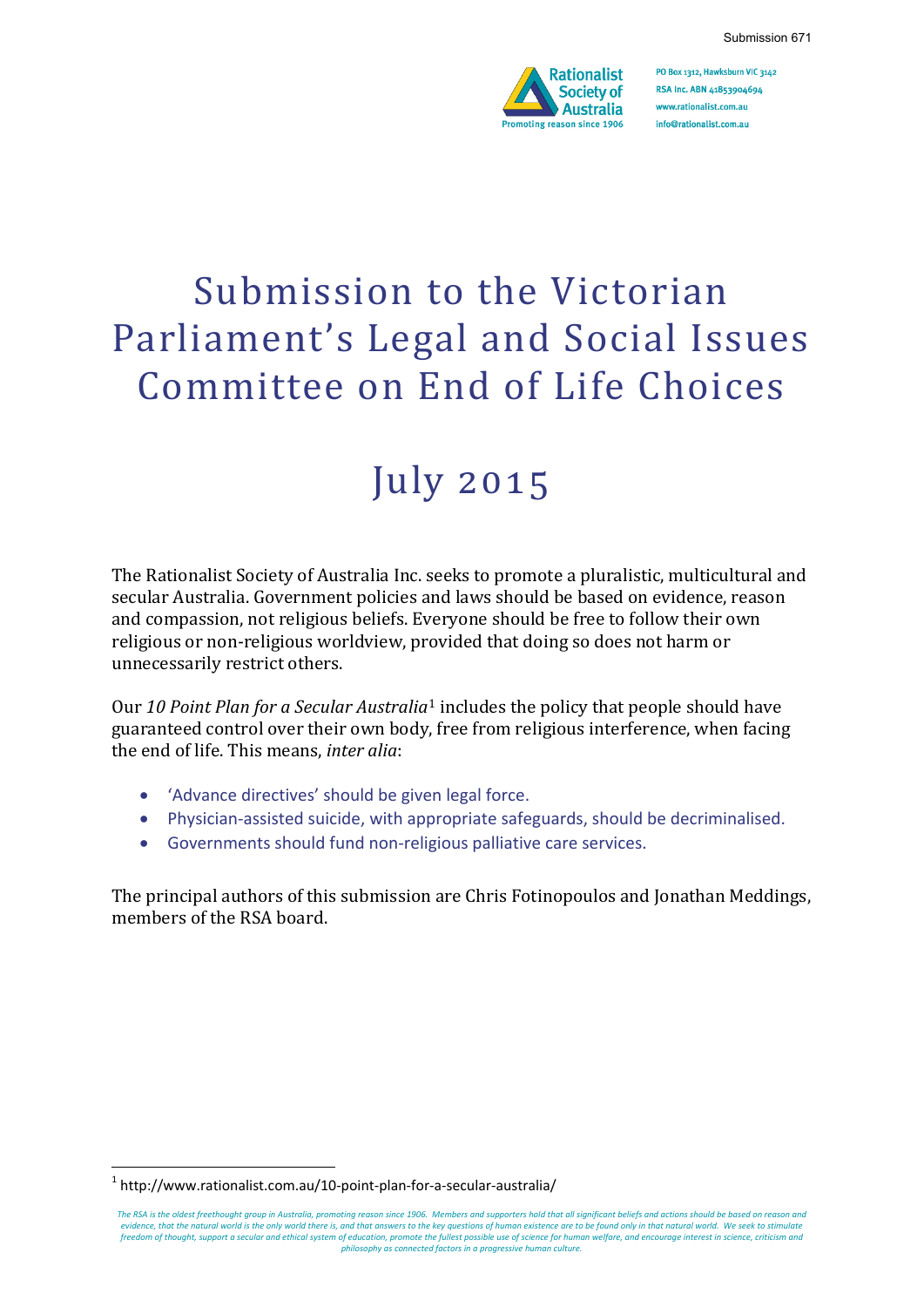

PO Box 1312, Hawksburn VIC 3142 RSA Inc. ABN 41853904694 www.rationalist.com.au info@rationalist.com.au

#### **Introduction**

There are currently limited means available to adults of sound mind to die on their own terms. There are also few legal avenues presently available to those who choose to die peacefully and with dignity.

In principle, the RSA favours law reform that allows:

- Terminally ill patients to end their lives on their own terms, and with the assistance of a physician if they so require.
- Those who may not be terminally ill in the near future but express intolerable existential suffering, such as people who are facing a life of slow but inevitable decline as a result of dementia, to end their lives at a time of their own choosing, with the assistance of a physician if they so require.

We will briefly examine the underpinnings of medical ethics, current medical practice concerning end of life care, and the lessons that might be drawn from how voluntary euthanasia laws have been implemented in other countries. The RSA's recommendations are primarily informed by the following principles of a good death:

## A Good Death<sup>1</sup>

- To know when death is coming, and to understand what can be expected
- To be able to retain control of what happens
- To be afforded dignity and privacy
- To have control over pain relief and other symptom control
- To have choice and control over where death occurs (at home or elsewhere)
- To have access to information and expertise of whatever kind is necessary
- To have access to any spiritual or emotional support required
- To have access to hospice care in any location including home, not only in hospital
- To have control over who is present and who shares the end
- To be able to issue advance directives that ensure wishes are respected
- To have time to say goodbye, and control over other aspects of timing
- To be able to leave when it is time to go, and not to have life prolonged pointlessly.

1. Smith, R. (2000). A good death: an important aim for health services and for us all. *British Medical Journal*, 320(7228):129-130.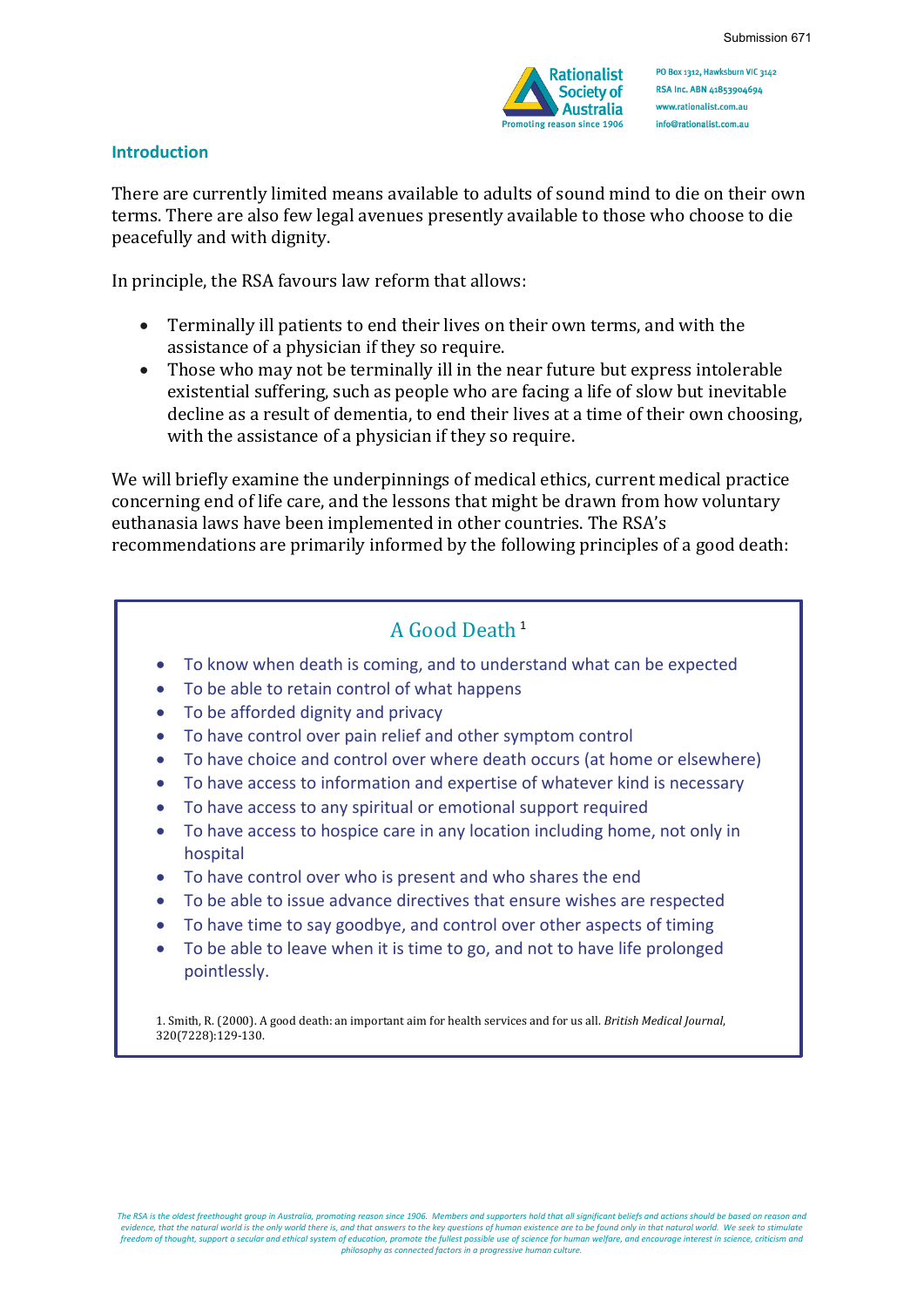## **Medical ethics**

Central to medical ethics is an understanding of patient autonomy, choice and dignity.

#### *Patient autonomy*

In a secular liberal democracy such as ours, the individual ought to be free to organise and conduct their life in accordance with their personal values, principles and preferences, provided they do not harm others. Therefore, no person should be forced by the state or by a religious institution to die in a way that contradicts his or her values.

As John Stuart Mill asserted in *On Liberty*, "the only purpose for which power can be rightfully exercised over any member of a civilised community, against his will, is to prevent harm to others. His own good, either physical or moral, is not a sufficient warrant ... Over himself, over his own body and mind, the individual is sovereign."

As it stands today, the law compels certain people to die in a way they abhor and cannot easily escape. This is particularly prevalent in hospital settings and inpatient hospices, where terminally ill patients are prohibited by law to exercise the autonomous right to die in a way that conforms to their values, principles and preferences.

If a person is capable of ingesting a life-terminating drug, then it ought to be legal for doctors to offer guidance, provide technical assistance, and oversee the procedure to ensure it is conducted appropriately without unwanted detrimental outcomes.

If the individual is not physically capable of administering a life-terminating drug, then a physician ought to have the legal authority to actively administer the drug on behalf of the patient, provided all safeguards are met. We appreciate and agree that appropriate safeguards must be included in end of life legislation.

Currently it is unclear if doctors are acting lawfully when taking action. It is imperative we decriminalise actions taken by a doctor to assist a person to die, so they do not have to fear the threat of legal prosecution. This could be done by amending the Commonwealth and State Crimes Acts to include a defence for the charge of homicide or manslaughter if a doctor has prescribed or administered a drug that has caused or hastened the death of a patient.

#### *Choice and control*

The law as it currently stands on euthanasia restricts control and choice for certain terminally-ill patients by denying them access to death-enabling drugs, information on how to administer such drugs, and appropriate medical support, including a physician's assistance.

We contend voluntary euthanasia laws would not diminish the value of human life. Rather, they would enhance the prospect of a peaceful death by shifting control away from the state and other institutions, and into the hands of the individual, empowering them to achieve what they believe to be a good death. The table on page 1 is the best description we have come across to characterise what constitutes "a good death".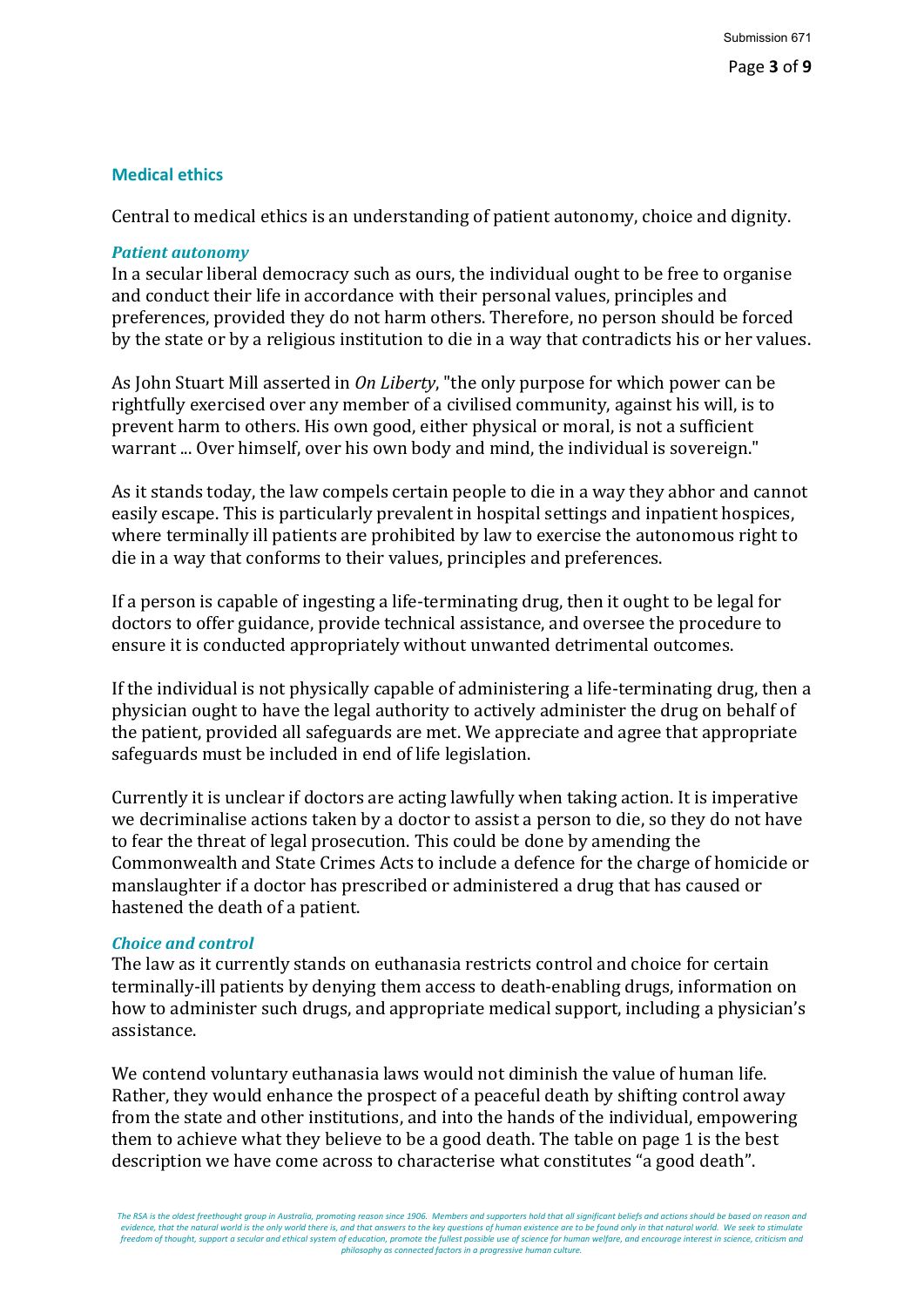Denying a person experiencing physical, mental and existential suffering the means to death is a form of cruelty because it prolongs unnecessary suffering.

If we are committed to delivering a good and peaceful death to all, then the law must extend greater control and genuine informed choice to all Australians. Currently in Victoria, the Medical Treatment Act allows people to complete an advance care planning form. But it is not legally enforceable, nor would it apply to Victorians who happen to find themselves in another state.

The importance of self-empowerment was poignantly highlighted by Dying with Dignity campaigner Peter Short, who died in December, 2014. In an interview for *The Age* last year, he said "If I didn't have the choice and control, I would be terrified". Choice permitted Peter Short to die happy and in control. About a month before he died, Peter told one of the authors of this submission, Chris Fotinopoulos, that it was not death that he feared, but his inability to govern the remainder of his life.<sup>2</sup> Peter was a fiercely independent person determined to live the best life his health circumstances permitted, and he saw our anti-euthanasia laws as an impediment to finishing his life well.

Dr Rodney Syme, who gave Peter Short advice and access to life-ending medication, said at Peter's eulogy, "Having Nembutal didn't shorten his life – in the end he chose not to use it. Ultimately Peter died in palliative care. What Peter was arguing for was choice, and in the end he exercised choice; the actual choice he made is not important, the fact that he had a choice is what matters."

The final message posted by his wife, Elizabeth, on Peter's blog, also highlighted the importance of choice: "The fact that Peter had the knowledge and the means to end his own life was an invaluable part of his palliation. It allowed him to live the remainder of his life exactly as he wanted ... He did not fear the end as he knew it was his to control."

Self-empowerment of this kind can lead to the terminally ill living longer, happier lives. This is probably because when terminally ill individuals have access to the means to end their lives peacefully they know they can end their suffering at any time, if needed. This is reflected in statistics from Oregon, which has had a *Death with Dignity Act* since 1997. Of the 1,300 terminally ill people who received legal prescriptions for life-ending mediations since 1997, only about two-thirds actually used the treatment.<sup>3</sup>

#### *Hierarchy of choice*

Although patient autonomy is of central importance, we recognise that individuals will not always have the capacity to make their own decision. In order to maximise individual choice, we propose voluntary euthanasia advance directives be included in the National Electronic Health Record. Doctors should be trained to have conversations with their patients about end of life choices, and remind them to make sure their advance directive is updated on their electronic health record.

<sup>1</sup>  $^2$  http://www.theage.com.au/comment/why-choice-is-central-to-dying-with-dignity-20150213-13dpmr.html#ixzz3hC1GZFfN  $^3$  http://www.worldrtd.net/news/economist%E2%80%99s-cover-story-assisted-dying

*The RSA is the oldest freethought group in Australia, promoting reason since 1906. Members and supporters hold that all significant beliefs and actions should be based on reason and evidence, that the natural world is the only world there is, and that answers to the key questions of human existence are to be found only in that natural world. We seek to stimulate freedom of thought, support a secular and ethical system of education, promote the fullest possible use of science for human welfare, and encourage interest in science, criticism and philosophy as connected factors in a progressive human culture.*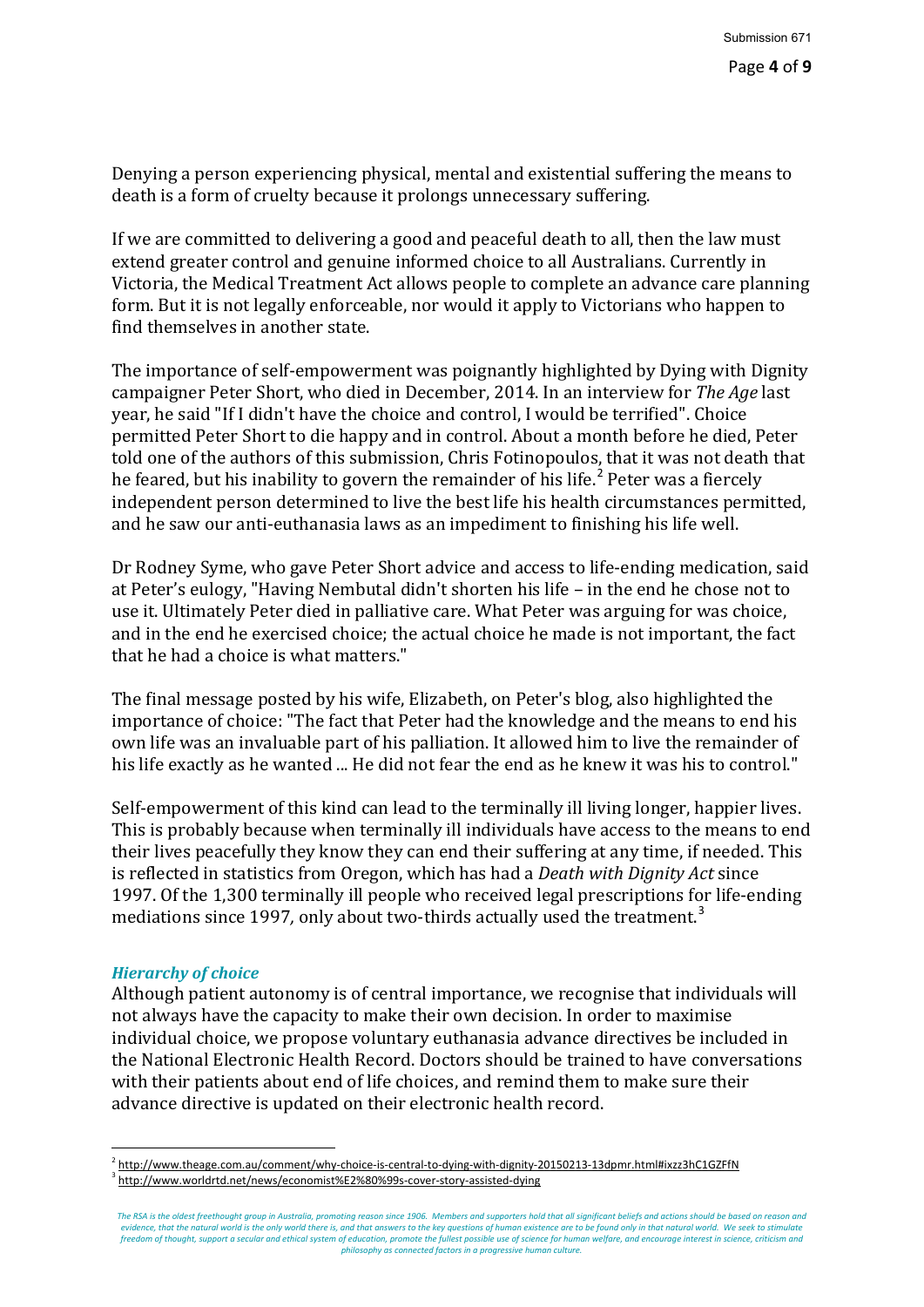In the event patients still have not indicated their desired choice, and are unable to communicate or make such a decision when the time comes due to being incapacitated, and if a doctor believes they are unlikely to recover their consciousness or capacity, we propose a hierarchy of choice in which the ability to make end of life decisions is deferred to the family, or if there are no family members, then to a doctor.

## *Dignity*

Dignity is central to a good death, and a good death for most people<sup>4</sup> is seen as one that 'allows people to determine who is present, to have time to say goodbye, to control the timing of death, and not to have continued medical interventions when quality of life is low and there is little or no hope of improvement.'

The law as it stands tends to restrict a "good death" and therefore dignity to those who are fortunate enough to die at home on their own terms. We contend it is unethical for the state to use its powers to deny a dying person the dignity of dying at home.

As reported by the Grattan Institute, a survey found 70 per cent of Australians want to die at home. Home is familiar, home is where they are in control and are able to exercise choice. Sadly, only about 14 per cent do so.4

We would recommend that terminally ill patients should be enabled to die at home with the appropriate medical support, supervision, guidance and palliation. Doubling the number of people who die at home would cost around \$237 million a year, but about the same amount of institutional care funds could be released to pay for it.4

The laws as they stand compel those who wish to die on their own terms to resort to violent and undignified means. Australians are free to die through shooting, hanging, leaping off a cliff or into the path of train. Other 'legal' means such as the exit bag, whose components can be legally obtained, are considered undignified by many.

Some patients find death while under palliative sedation repugnant, and may find other forms of palliative care unacceptable. Patients should not be required to submit to treatment against their wishes. To do so is to impose an undignified death.

Palliative care and physician-assisted death are not mutually exclusive. In fact, terminally ill individuals who have high quality palliative care may be more open to the idea of assisted dying than those who do not. Research conducted by Clive Seale, a sociologist at Brunel University in London found that terminal-cancer patients in British hospices were more likely, not less, to consider doctor-assisted dying than those in hospitals.<sup>5</sup> Seale points out, "to enter a hospice, patients must accept that they are close to death … such people often consider all their alternatives."

This contradicts the commonly held view that assisted dying would decrease if other options for dying patients, such as palliative and hospice care, were readily available.

<sup>1</sup>  $\frac{4}{5}$  Swerissen, H and Duckett, S (2014). Dying well. Grattan Institute.

<sup>5</sup> http://www.worldrtd.net/news/economist%E2%80%99s-cover-story-assisted-dying

*The RSA is the oldest freethought group in Australia, promoting reason since 1906. Members and supporters hold that all significant beliefs and actions should be based on reason and evidence, that the natural world is the only world there is, and that answers to the key questions of human existence are to be found only in that natural world. We seek to stimulate freedom of thought, support a secular and ethical system of education, promote the fullest possible use of science for human welfare, and encourage interest in science, criticism and philosophy as connected factors in a progressive human culture.*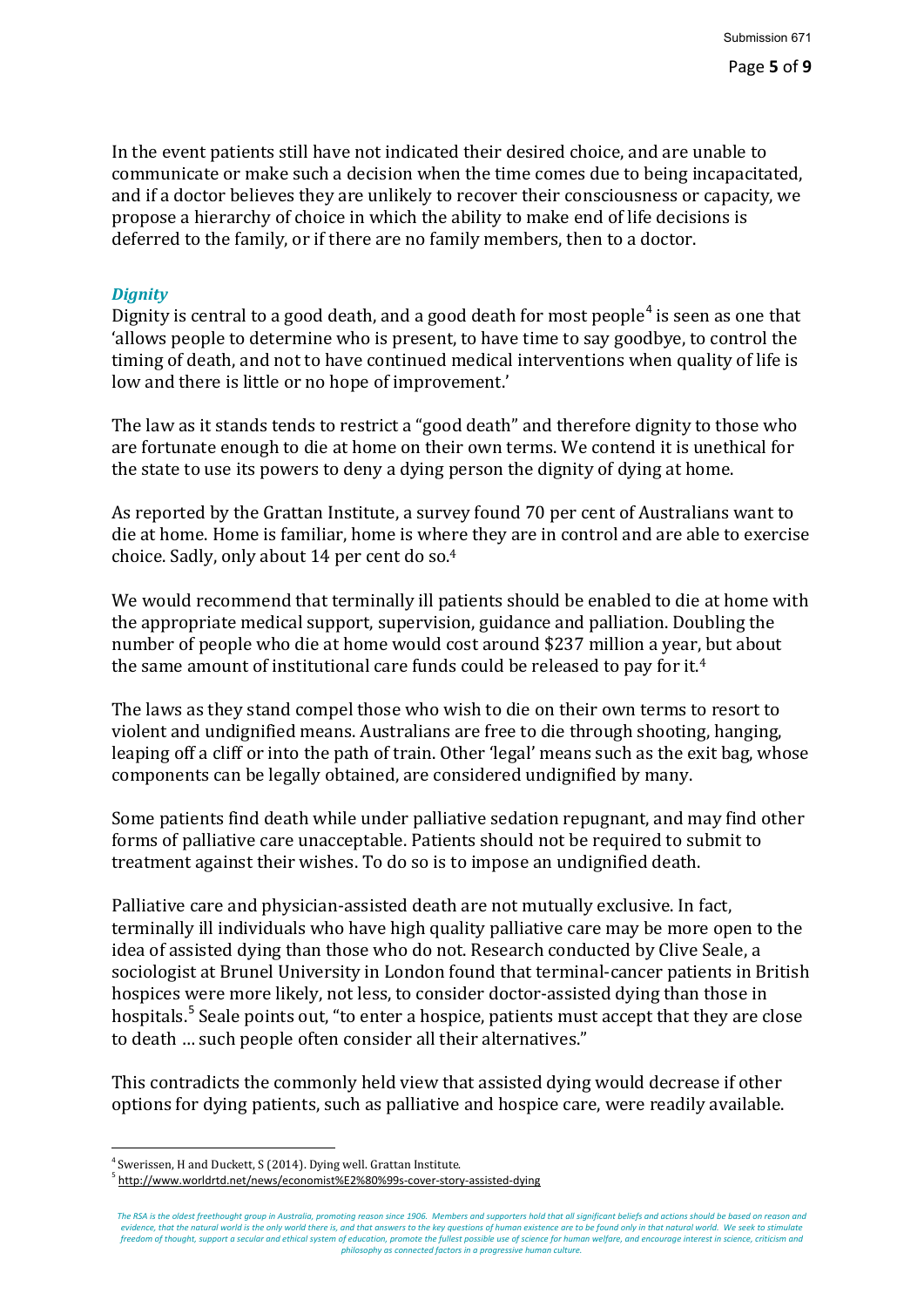## **Current medical practice**

Broadly speaking, euthanasia can be classified as:

- Passive euthanasia withholding treatment that would maintain life;
- Active euthanasia medical intervention to cause death;
- Physician-assisted suicide when an individual is given the means and information needed to end their own life.

Active euthanasia is generally achieved through intravenous injection of a lethal substance. Physician-assisted suicide usually means the person self-administers the lifeending drug.

Currently the laws against voluntary euthanasia discriminate against the sick, the poor and the isolated. Those who are well-connected and still reasonably well are more likely to be able to access the means of voluntary dying; people who lack such connections, or who are institutionalised, isolated, or just too sick, are condemned to suffer what others decide for them.

Doctors already assist patients to die, albeit covertly to avoid legal repercussions. As reported by *Sydney Morning Herald* journalist Julia Medow, several Melbourne doctors admitted to helping patients to die.<sup>6</sup> They did so out of compassion and their professional duty to help their patients die in the way they wanted to. One doctor interviewed for the article but wishing to remain anonymous said, "this is happening all the time, it's just that the media are not hearing about it."

It is impossible to know the extent to which such covert life-ending practices are happening in Victoria and throughout Australia. According to the doctors interviewed, those who help their patients die at home make no mention of suicide or euthanasia on the death certificate. Doctors such as Rodney Syme, Simon Benson and Philip Nitschke have admitted to covertly supplying death-enabling drugs to a number of patients to draw attention to the absurdity of the current situation, but have yet to be charged.

To ensure greater transparency and accountability, the law needs to catch up with these clandestine life-ending practices. Covert euthanasia is fraught with danger because secrecy can hide incompetence and abuse. Legalising euthanasia would render covert practices unnecessary, and ensure high standards are maintained in prescribing lifeending drugs.

Should the law change to allow physician-assisted dying, doctors and health professionals will need to undergo additional training to ensure best practice and to educate about the ethics of end of life choices.

While it may represent some infringement on patient choice, we believe permitting family or friends to administer a life-terminating drug, rather than a qualified medical professional, should not be allowed. It is possible certain family members may have a vested interest in the patient's death and we believe this risk ought to be avoided.

<sup>1</sup> <sup>6</sup> http://www.smh.com.au/national/health/donttell-doctors-supporting-secret-euthanasia-deaths-20140906-10cs0b.html

*The RSA is the oldest freethought group in Australia, promoting reason since 1906. Members and supporters hold that all significant beliefs and actions should be based on reason and evidence, that the natural world is the only world there is, and that answers to the key questions of human existence are to be found only in that natural world. We seek to stimulate freedom of thought, support a secular and ethical system of education, promote the fullest possible use of science for human welfare, and encourage interest in science, criticism and philosophy as connected factors in a progressive human culture.*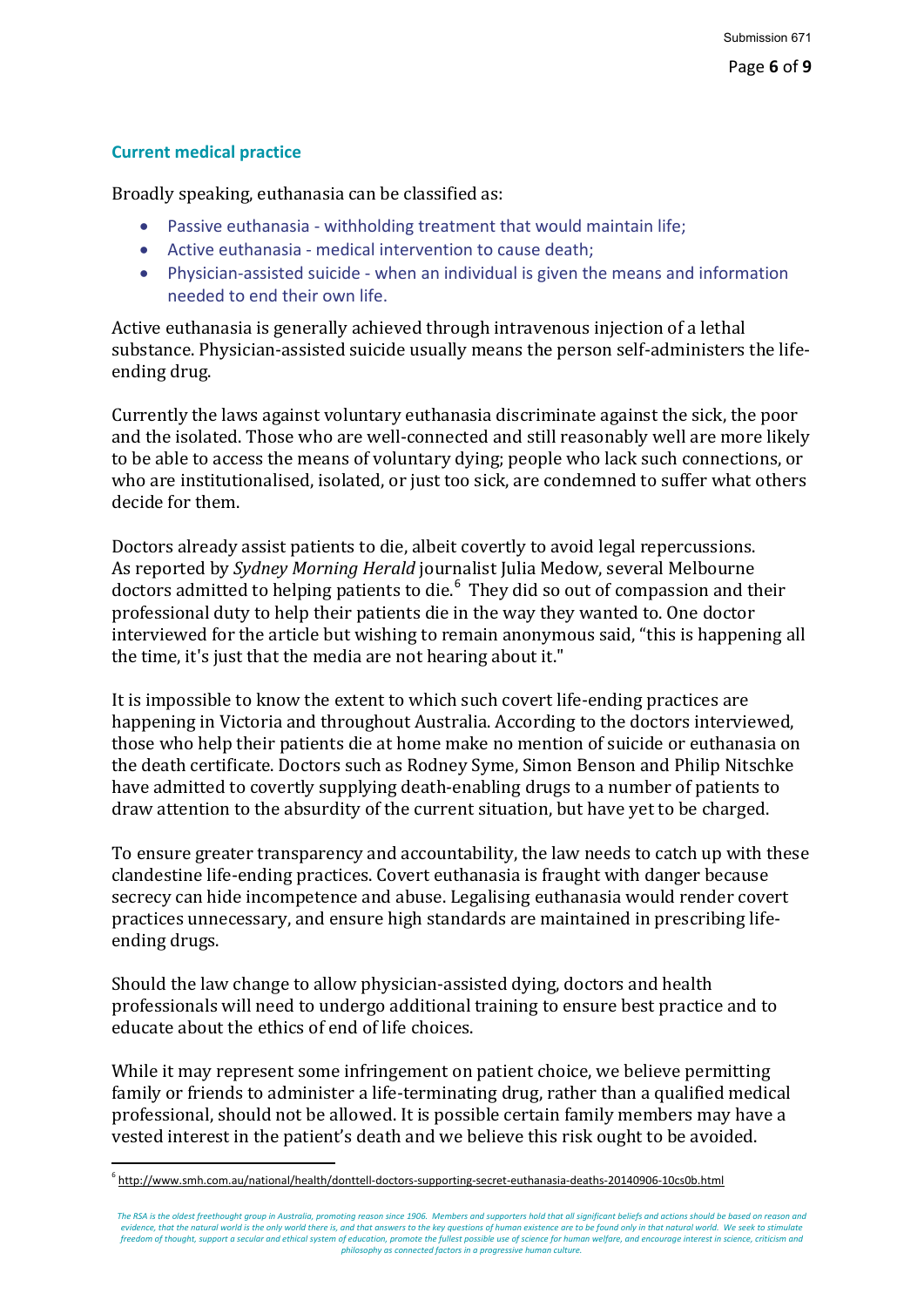Further, physicians who assist patients in this way must have no vested interest in the death.

## *The need for secular palliative care*

In 2011, 4.8 million (22%) of Australians chose the "No religion" option on their Census form, $<sup>7</sup>$  and the number of non-religious Australians is growing. We believe secular</sup> palliative care should be readily available to the many secular Australians who require it. We were unable to find data about the availability of such services, perhaps because none exists, but it is reasonable to assume a large proportion of palliative care providers are run by religious organisations. We would recommend data be collected to determine the extent to which secular palliative care services are available, and efforts made to increase their availability.

#### *Voluntary euthanasia is not at odds with the Hippocratic Oath*

Some doctors are understandably uneasy talking about killing, for fear of being characterised as insensitive, dangerous or criminal.

Some doctors argue euthanasia contradicts the Hippocratic oath, emphasising that medical discussion should focus on healing, helping and offering hope. But as health professionals who care for the terminally ill know, this is not always possible. People continue to die horrible deaths, usually in a hospital setting, that could have been averted if not for state-imposed restrictions. We contend a physician is not harming a patient when they assist them to peacefully end a life of unbearable suffering.

Rather than engaging in 'heroic medicine', ever fighting to prolong life no matter what its quality, we suggest the medical profession – and the general public – should be encouraged to shift its attitude towards fighting for the things that make life meaningful for the patient and to respecting the patient's wishes regarding a dignified "good death".

## **International jurisdictions that have legalised euthanasia**

#### *Belgium*

Legalised active euthanasia in 2002 for terminal and non-terminal patients.<sup>8</sup> On average only 6.6% are non-terminal and most of these cases have neuromuscular diseases.<sup>9</sup> The law requires approval of two doctors, and a psychologist if competency of the patient is in doubt.

## *Colombia*

-

Colombia's Constitutional Court ruled in 1997 active euthanasia is allowed when terminally ill (and only terminally ill) patients authorize it.<sup>10</sup> The ruling did not consider degenerative diseases as terminal. In April 2015 the Health Ministry released guidelines for doctors, who despite its legality had been hesitant to assist their patients to die due to a lack of regulation and fear of criminal charges. $^{11}$ 

<sup>7</sup> http://www.abs.gov.au/ausstats/abs@.nsf/Lookup/4102.0Main+Features30Nov+2013

<sup>8</sup> http://www.ejustice.just.fgov.be/cgi/article body.pl?language=nl&pub date=2002-06-22&numac=2002009590&caller=summary

<sup>9</sup> http://journals.lww.com/lww-medicalcare/pages/articleviewer.aspx?year=2010&issue=02000&article=00015&type=abstract

<sup>10</sup> http://www.washingtonpost.com/archive/politics/1997/08/18/colombia-debates-court-ruling-that-legalizes-mercy-killing/2a3412d1-<br>84f9-4fb2-8cc9-84d9210e1b92/

<sup>8466</sup> M22 2022 2022 2022 12:22:22:22:22:22:22:22:23/colombian-physicians-get-the-final-go-ahead-for-euthanasia/<br>11 http://panampost.com/sabrina-martin/2015/04/23/colombian-physicians-get-the-final-go-ahead-for-euthanasia/

*The RSA is the oldest freethought group in Australia, promoting reason since 1906. Members and supporters hold that all significant beliefs and actions should be based on reason and evidence, that the natural world is the only world there is, and that answers to the key questions of human existence are to be found only in that natural world. We seek to stimulate freedom of thought, support a secular and ethical system of education, promote the fullest possible use of science for human welfare, and encourage interest in science, criticism and philosophy as connected factors in a progressive human culture.*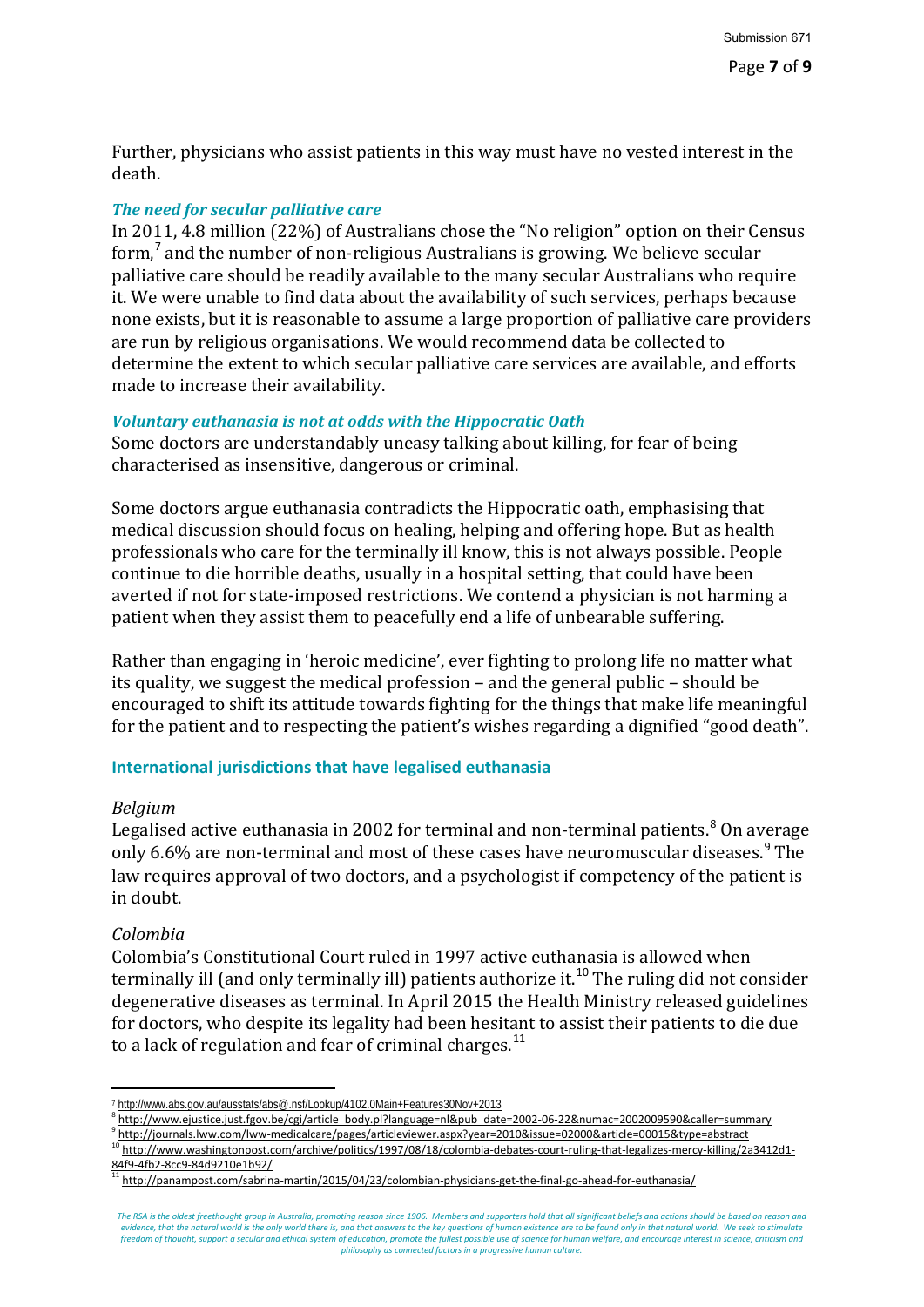## *France*

Legalised passive euthanasia in 2005.<sup>12</sup> It legalised a form of passive euthanasia combined with deep and continuous sedation until death in March 2015. Active euthanasia is still illegal.

## *Luxembourg*

Legalised active euthanasia in 2008/9 for the terminally ill, who have to get approval from two doctors and a panel of experts.<sup>13</sup>

## *Netherlands*

The Netherlands legalised euthanasia and physician-assisted suicide in 2002.<sup>14</sup>

## *United States*

Oregon, Washington, Vermont and Montana have legalised euthanasia but it remains illegal in the other 46 states. $^{15}$ 

## **Lessons to be drawn from international euthanasia laws**

The Oregon law has demonstrated an absence of abuse, proving that with appropriate safeguards, the concerns of those who advance a slippery slope argument are unfounded.

A court in the Netherlands set out the following guidelines allowing doctors to perform voluntary active euthanasia:

- 1. The patient must be experiencing unbearable pain
- 2. The patient must be conscious
- 3. The death request must be voluntary
- 4. The patient must have been given alternatives to euthanasia and time to consider these alternatives
- 5. There must be no other reasonable solutions to the problem
- 6. The patient's death cannot inflict unnecessary suffering on others
- 7. There must be more than one person involved in the euthanasia decision
- 8. Only a doctor can euthanise a patient.

These guidelines are not legally enforceable.<sup>16</sup> The narrow definition of euthanasia does not include instances of non-voluntary euthanasia, which are performed by removal of feeding tubes and continuous deep sedation of patients who are unconscious.

## **Irremediable suffering**

It may be suggested the use of the term "unbearable pain" used in the Netherlands guidelines is too subjective, relying on the person's own assessment of their condition, which may be temporary and treatable. To avoid this ambiguity, we suggest legislation

<sup>-</sup><sup>12</sup> http://www.telegraph.co.uk/news/worldnews/europe/france/11478999/France-passes-new-end-of-life-legislation-to-alleviatesuffering.html

<sup>13</sup> http://www.reuters.com/article/2008/02/20/us-luxembourg-euthanasia-idUSL2011983320080220

<sup>14&</sup>lt;br>http://www.theguardian.com/society/2014/jul/17/euthanasia-assisted-suicide-laws-world<br>15 http://euthanasia.procon.org/view.resource.php?resourceID=000132

<sup>&</sup>lt;sup>16</sup>http://www.bioethics.org.au/Resources/Online%20Articles/Other%20Articles/Development Euthanasia Netherlands 21.pdf

*The RSA is the oldest freethought group in Australia, promoting reason since 1906. Members and supporters hold that all significant beliefs and actions should be based on reason and evidence, that the natural world is the only world there is, and that answers to the key questions of human existence are to be found only in that natural world. We seek to stimulate freedom of thought, support a secular and ethical system of education, promote the fullest possible use of science for human welfare, and encourage interest in science, criticism and philosophy as connected factors in a progressive human culture.*